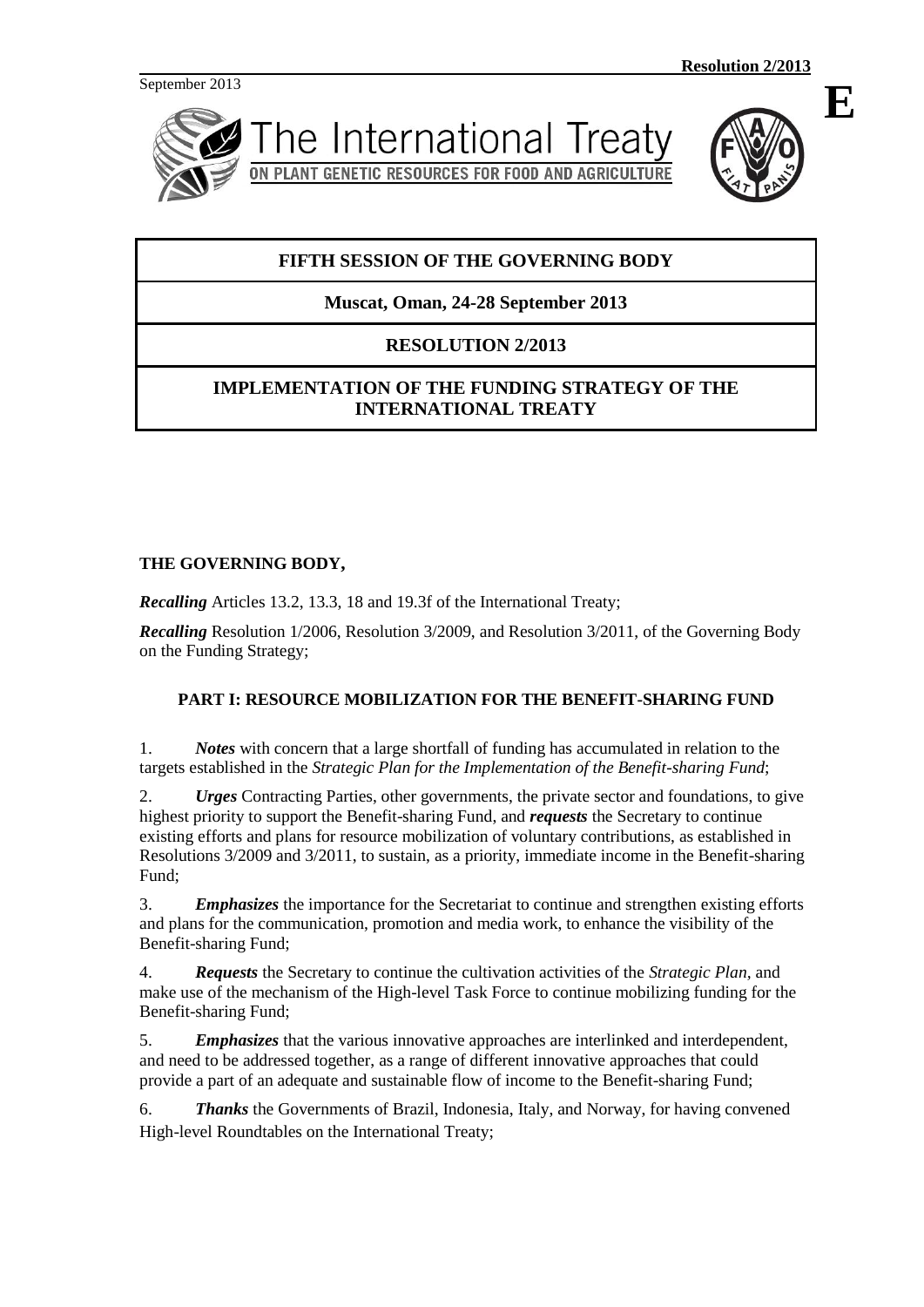**7.** *Welcomes* the organization of an informal multi-stakeholder dialogue to enhance the functioning of the Multilateral System and increase contributions to the Benefit-sharing Fund, which may provide input to the *Ad Hoc* Working Group.

# **PART II: OPERATIONS OF THE BENEFIT-SHARING FUND**

8. *Requests* the Secretary to initiate the planning of the independent evaluation, to be conducted at the end of the second project cycle, that will, *inter* alia, address issues of effectiveness and efficiency, following the procedures adopted at its Fourth Session, and to prepare and make available a summary report on the implementation of the second project portfolio;

9. *Requests* the Secretariat to continue providing assistance so that:

- plant genetic resources for food and agriculture listed in Annex I of the International Treaty resulting from projects funded are made available according to the terms and conditions of the Multilateral System, and
- information generated by these projects is made publicly available within one year of the completion of the project;

10. *Decides* to launch the third Call for Proposals of the Benefit-sharing Fund as soon as possible after the closing of the Fifth Session of the Governing Body*;*

11. *Adopts* the *Reviewed Operational Procedures for the Use of Resources under the Direct Control of the Governing Body*, which is in *Annex1* to this Resolution;

12. *Adopts* the *Policy on Conflict of Interest and Related Standards of Conduct for the Benefit-sharing Fund,* to support implementation of the Operational Procedures, which is in *Annex2* to this Resolution*;*

13. *Decides* that the scope of plant genetic resources for food and agriculture for each round of the project cycle be addressed in the design of each Call for Proposals, building on the experience gained in the first two rounds of the project cycle;

14. *Takes note* of the elements of the *Mid-term Plan for the Benefit-sharing Fund* in document IT/GB-5/13/7 Add.2;

15. *Requests* the Secretary, under the direction of the Bureau, to further advance partnerships with international bodies and organizations, in order to enable a full discussion of the partnership architecture for the Benefit-sharing Fund at the Sixth Session of the Governing Body, in the context of the further operationalization of the Benefit-sharing Fund;

16. *Welcomes* measures taken to enable an inclusive process in the execution of the project cycle of the Benefit-sharing Fund, such as the Helpdesk and the Arabic language facility, for the next Call for Proposals;

17. *Requests* the Secretary to explore new approaches to improving the operations of the Benefit-sharing Fund, during the next inter-sessional period, including by possibly using the support of project implementation agencies, for consideration by the Governing Body, at its Sixth Session.

# **PART III: MONITORING THE IMPLEMENTATION OF THE FUNDING STRATEGY: RESOURCES NOT UNDER THE DIRECT CONTROL OF THE GOVERNING BODY**

18. *Requests* the Secretary to continue his efforts to compile information on resources mobilized within the Treaty's Funding Strategy with respect to the strategic priorities of the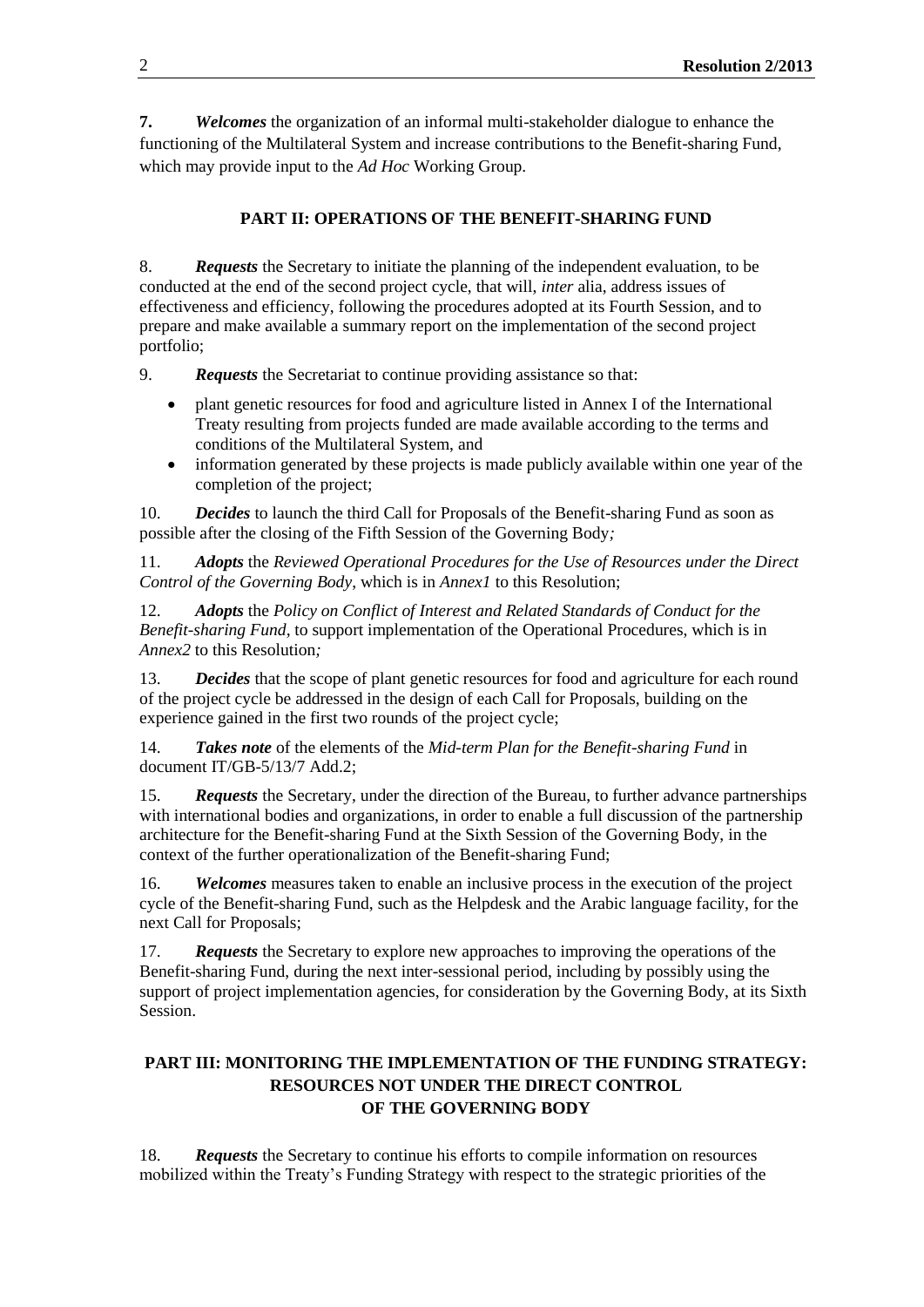*Second Global Plan of Action for the Conservation and Sustainable Use of Plant Genetic Resources for Food and Agriculture* and to provide this information, together with information on resources under the direct control of the Governing Body, to the Sixteenth Regular Session of the Commission on Genetic Resources for Food and Agriculture;

19. *Requests* the Contracting Parties and stakeholder groups that have undertaken initiatives in the context of the Funding Strategy, in particular the establishment of a *Platform for the Codevelopment and Transfer of Technology*, and the *Public-Private Partnership for Pre-Breeding,*  to report to the next Session of the Governing Body, and *encourages them* to put these on a longterm footing.

#### **PART IV: TERMS OF REFERENCE FOR THE** *AD HOC* **OPEN-ENDED WORKING GROUP TO ENHANCE THE FUNCTIONING OF THE MULTILATERAL SYSTEM OF ACCESS AND BENEFIT-SHARING**

20. *Having considered* the reports of the *Ad Hoc* Advisory Committee on the Funding Strategy, and the *Ad Hoc* Technical Advisory Committee on the Multilateral System and the SMTA;

21. *Thanks* the Committees and their Co-Chairs for their work during the past biennium;

22. *Thanks* the stakeholders from the plant breeding industry who cooperated with the *Ad Hoc* Advisory Committee on the Funding Strategy in identifying possible innovative approaches to mobilizing resources for the Benefit-sharing Fund;

23. *Decides* to establish*,* in the forthcoming biennium, an *Ad Hoc* Open-ended Working Group to Enhance the Functioning of the Multilateral System of Access and Benefit-sharing, with the following Terms of Reference:

- I. To develop a range of measures for consideration and decision by the Governing Body at its Sixth Session that will:
	- (a) Increase user-based payments and contributions to the Benefit-sharing Fund in a sustainable and predictable long-term manner, and
	- (b) Enhance the functioning of the Multilateral System by additional measures.

Line (a) and line (b) are to be addressed in subsequent meetings, respectively.

II. For this purpose, the Secretariat should prepare a number of short, strategic preliminary studies, taking into account all available information, including the recent study, *Assessing the potential for monetary payments from the exchange of plant genetic resources under the Multilateral System of the International Treaty on Plant Genetic Resources for Food and Agriculture.* These studies should include:

 A study estimating income to be expected from possible changes, consistent with the objectives of the Treaty, in the provisions governing the functioning of the Multilateral System, taking into account reports of the *Ad Hoc* Advisory Committee on the Funding Strategy and the *Ad Hoc* Technical Advisory Committee on the Multilateral System and SMTA;

A policy and legal study on the feasibility and effects of such changes;

A study on how to enhance mechanisms for capacity-building, technology-transfer and information-exchange;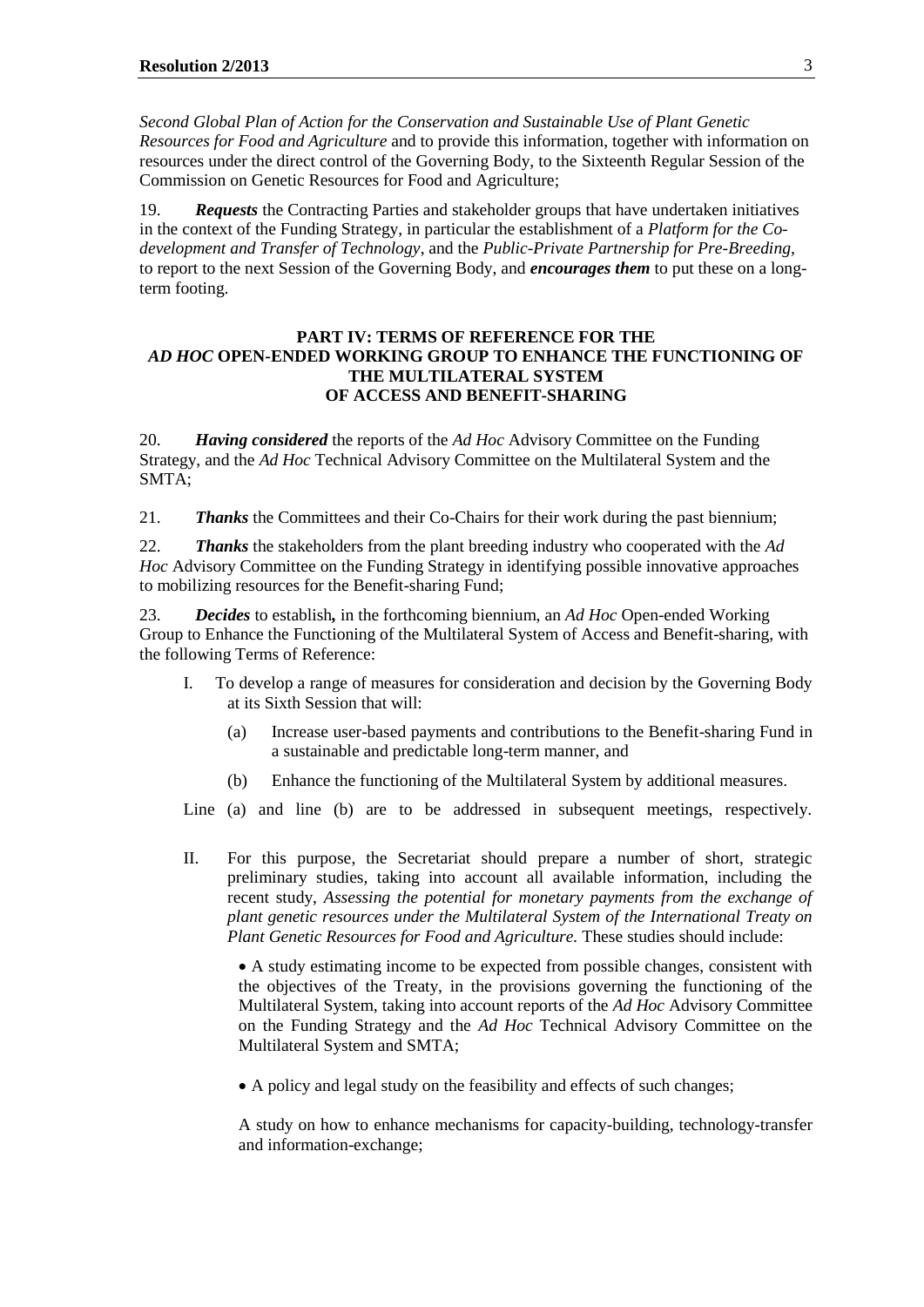An analysis of the factors that influence the willingness of stakeholder groups to make contributions to the Benefit-sharing Fund and to access plant genetic resources for food and agriculture from the Multilateral System.

- III. On the basis of the above studies, with a view to achieving enhanced access and increased fair and equitable sharing of benefits, the Working Group will:
	- (a) Review the functioning of the Multilateral System and the SMTA, in particular, the benefit-sharing provisions of the SMTA;
	- (b) Analyse the options to enhance the functioning of the Multilateral System;
	- (c) Consult with relevant Stakeholder Groups; and
	- (d) Draft and prepare for consideration and decision of the Governing Body the range of measures that it proposes.

# **COMPOSITION, STRUCTURE AND FUNCTIONING**

Each Region shall nominate, by the end of the Fifth Session of the Governing Body, or at the latest by December 2013, the Contracting Parties which shall be Members of the Working Group. The Members will then nominate their representatives.

The Working Group shall be composed of up to twenty-seven representatives from the following regions:

Up to 5 from Africa;

Up to 5 from Europe;

Up to 5 from Asia;

Up to 5 from Latin America and the Caribbean;

Up to 3 from the Near East;

Up to 2 from North America;

Up to 2 from Southwest Pacific.

#### **Officers**

The Working Group shall elect two Co-Chairpersons from among the representatives of the Members of the Working Group. The Co-Chairpersons shall preside over the meetings of the Working Group, and exercise such other functions as may be required to facilitate its work.

### **Sessions**

Sessions of the Working Group shall normally be of three days duration, preceded by a day of regional consultations. The Working Group should aim to have two sessions in the 2014/15 biennium with any further necessary sessions to be covered by extra-budgetary funds.

#### **Observers**

Contracting Parties which have no representatives on the Working Group may participate, upon request to the Secretariat, in the work of the Working Group, in an observer capacity.

For the Working Group's first meeting, the Bureau may invite up to two representatives each from the following groups, as observers:

- Civil society organizations;
- The seed industry;
- Farmers' organizations; and
- The CGIAR Centres.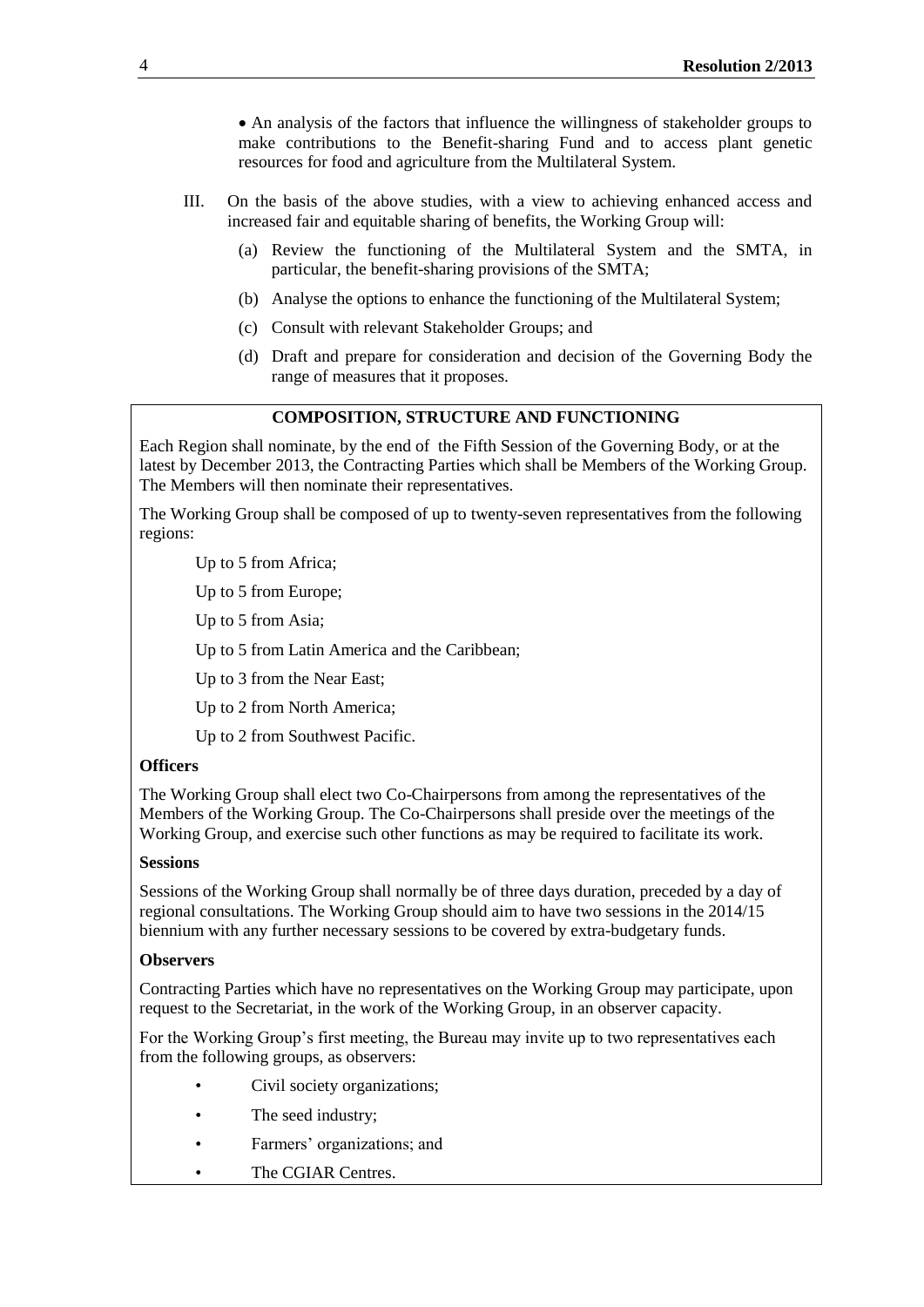For its subsequent meetings, the Working Group may invite pertinent observers, and experts, as it feels appropriate.

Regional balance will be taken into account in inviting these observers. All observers and experts will speak at the invitation of the Co-chairs.

The Working Group may also choose to meet in a format of Contracting Party representatives, to make decisions which are of a governance nature.

24. *Recognizes* the importance and magnitude of the task of the Working Group, and that it will require intense and sustained efforts in the forthcoming biennium, and urges Contracting Parties to urgently provide support and financial resources, should these be needed, for the Working Group to be able to fulfill its mandate on schedule;

25. *Appeals* to stakeholders who use plant genetic resources under the Treaty to themselves develop, and assist the Working Group to develop, innovative user-based approaches to realizing monetary benefit-sharing, within the context of the use of the SMTA, and other innovative approaches that can contribute to an adequate and sustainable flow of resources to the Benefitsharing Fund.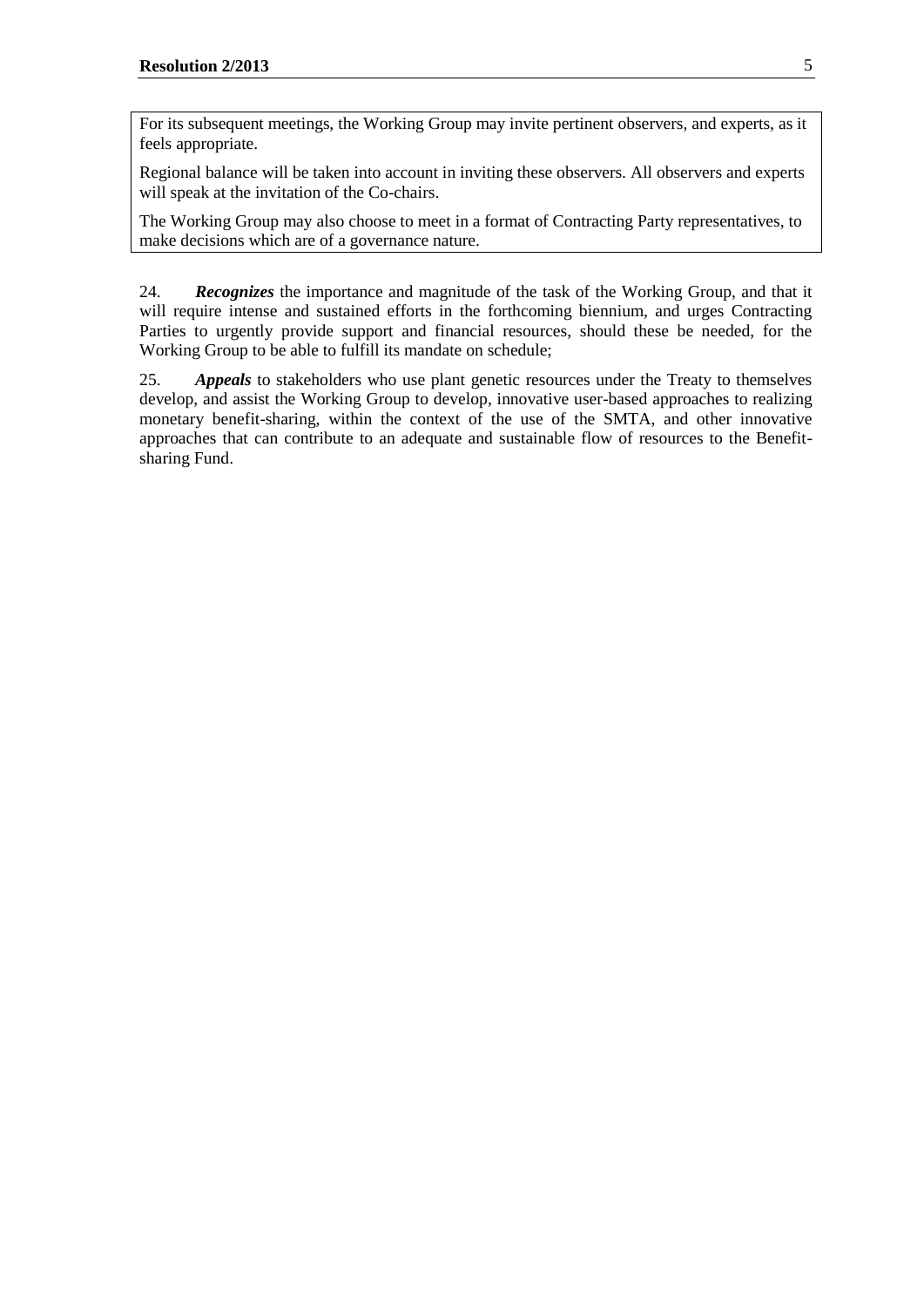### *ANNEX 1*

# *OPERATIONAL PROCEDURES FOR THE USE OF RESOURCES UNDER THE DIRECT CONTROL OF THE GOVERNING BODY*

# **I. Principles**

These operational procedures<sup>1</sup> are based on the following principles:

- Transparency and impartiality.
- Simplicity and accessibility.
- Efficiency and effectiveness.
- Quality and technical merit.

# **II. Project Cycle**

The Governing Body delegates the authority for the execution of the project cycle during the biennium to the Bureau. There will normally be a new round of the project cycle every biennium.

The independent Panel of Experts will conduct the screening of pre-proposals and appraisal of pre-proposals.

The Helpdesk, will support applicants in the preparation of pre-proposals and full project proposals in the applicants' Treaty languages.

The project cycle will consist of:

- 1. Opening a call for proposals
	- a. issued by the Governing Body, in the official languages of the Treaty, and containing relevant information and procedures – priority areas; submission forms for preproposals and project proposals; eligibility, appraisal and screening criteria; timing and deadlines; expected funds available; crops addressed; requirements to projects funded by the Governing Body; main legal and financial provisions of project agreements;
	- b. advertisement on the Treaty website and through the national focal points and relevant regional bodies;
	- c. responsibility: prepared by the Secretariat, under the guidance of the Bureau.
- 2. Submission of pre-proposals
	- a. in any of the Treaty languages, plus, where necessary, a translation to a working language;
	- b. according to an agreed format and within agreed deadlines;
	- c. target: 2-3 pages;
	- d. addressing the screening criteria;
	- e. responsibility: Contracting Parties or legal or natural persons, $2$  in consultation with the Contracting Party or Contracting Parties in question. The formal submission should be by Contracting Party or Parties in question to the Secretary of the Governing Body;
- 3. Screening and response to pre-proposals

l

 $<sup>1</sup>$  The Operational Procedures for the use of resources under the direct control of the Governing Body were originally</sup> adopted by the Governing Body at its Second Session. At its Fifth Session, the Governing Body reviewed and adopted the Operational Procedures currently in place.

 $<sup>2</sup>$  Any governmental or non-governmental organization, including genebanks and research institutions, farmers and</sup> farmers' organizations, and regional and international organizations, based in countries that are Contracting Parties to the International Treaty, may apply for funding under the Benefit-sharing Fund.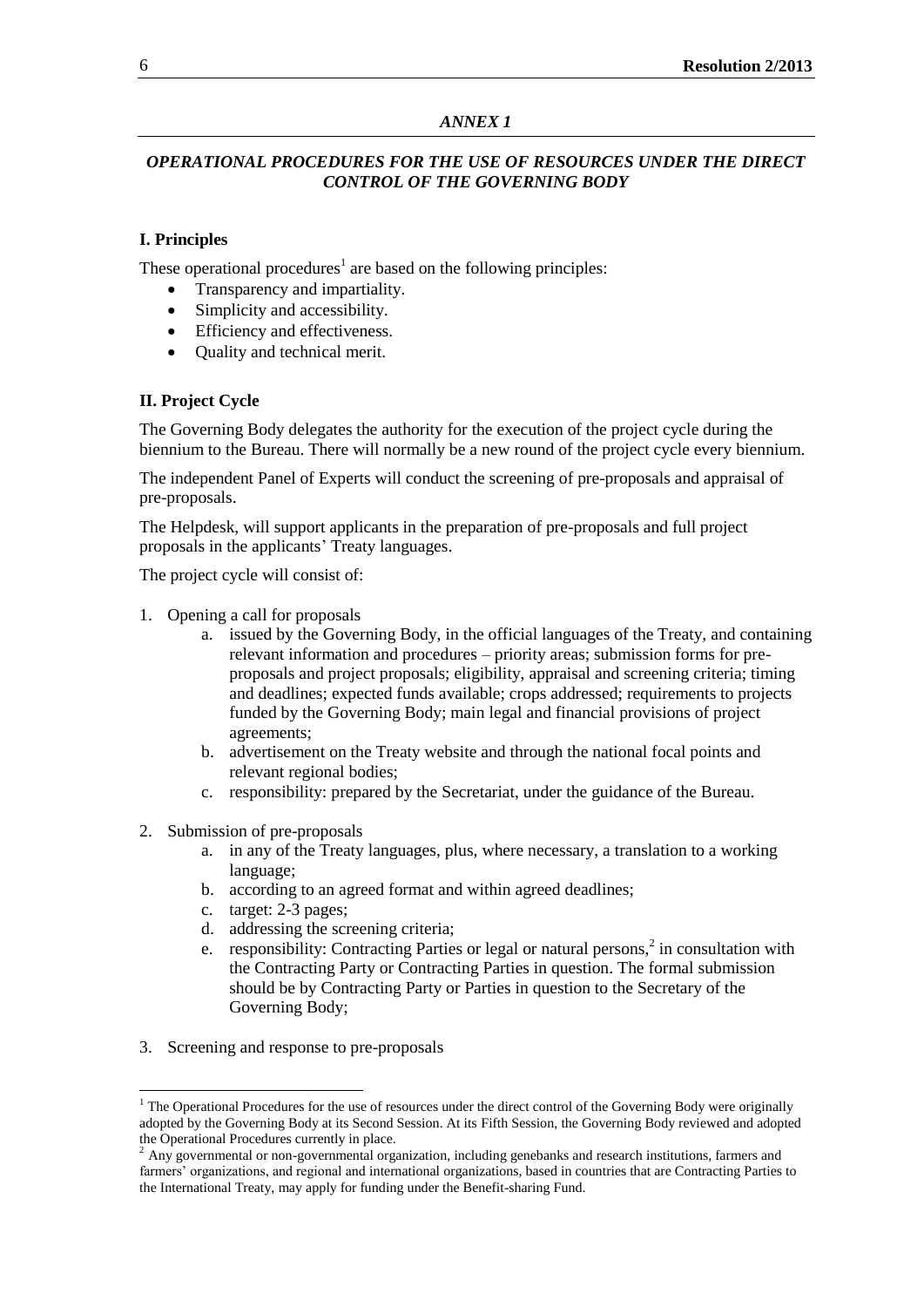- a. according to screening criteria published in the call eligibility criteria and relevant criteria established as part of the call for proposals;
- b. response to be provided within agreed timelines;
- c. in accordance with the Policy of Conflict of Interests;
- d. responsibility for the responses: Bureau, on the basis of preparatory work by the independent Panel of Experts;
- e. The Bureau might work through email, and make its final decisions in a regular meeting, as far as possible, keeping the list of approved pre-proposals short.
- 4. Submission of project proposals from approved pre-proposals
	- a. in any of the Treaty languages, plus, where necessary, a translation to a working language;
	- b. according to an agreed submission form of project proposals and within agreed deadlines;
	- c. addressing the appraisal criteria;
	- d. recipient and channels of payment will be identified;
	- e. list of submissions to be made public;
	- f. Helpdesk to be provided to support preparation of proposals, in all Treaty languages;
	- g. Helpdesk to focus on Contracting Parties that have special needs, including small island developing states;
	- h. responsibility: Contracting Parties or legal or natural persons, in consultation with the Contracting Party or Contracting Parties in question. The formal submission should be by Contracting Party or Parties in question to the Secretary of the Governing Body.
- 5. Appraisal of project proposals
	- a. ranking of project proposals according to appraisal criteria published in the call;
	- b. portfolio of project proposals meeting the requirements prepared for approval within agreed deadlines;
	- c. portfolio to be made public;
	- d. in accordance with the Policy of Conflict of Interests;
	- e. responsibility: a panel of experts designated, from a Roster, by the Bureau in consultation with their Regions. The independent Panel of Experts will work without remuneration with resources provided under the core administrative budget for any meeting necessary. Terms of Reference of the Panel to be made public.
- 6. Approval of projects for funding within the project cycle
	- a. according to the funds at the disposal of the Governing Body in that project cycle and the recommendations of the independent Panel of Experts;
	- b. according to additional possible considerations, such as geographical balance;
	- c. in accordance with the Policy of Conflict of Interests;
	- d. portfolio to be made public;
	- e. responsibility: Bureau.
- 7. Signature of project agreements and disbursement
	- a. disbursement according to procedures adopted by the Governing Body;
	- b. project agreements providing relevant legal and financial provisions and requirements from the Governing Body;
	- c. responsibility: Secretary and senior management of executing institutions.
- 8. Reporting and monitoring
	- a. according to procedures adopted by the Governing Body;
	- b. responsibility: The executing entity develops the monitoring products and deposits them with the Secretary.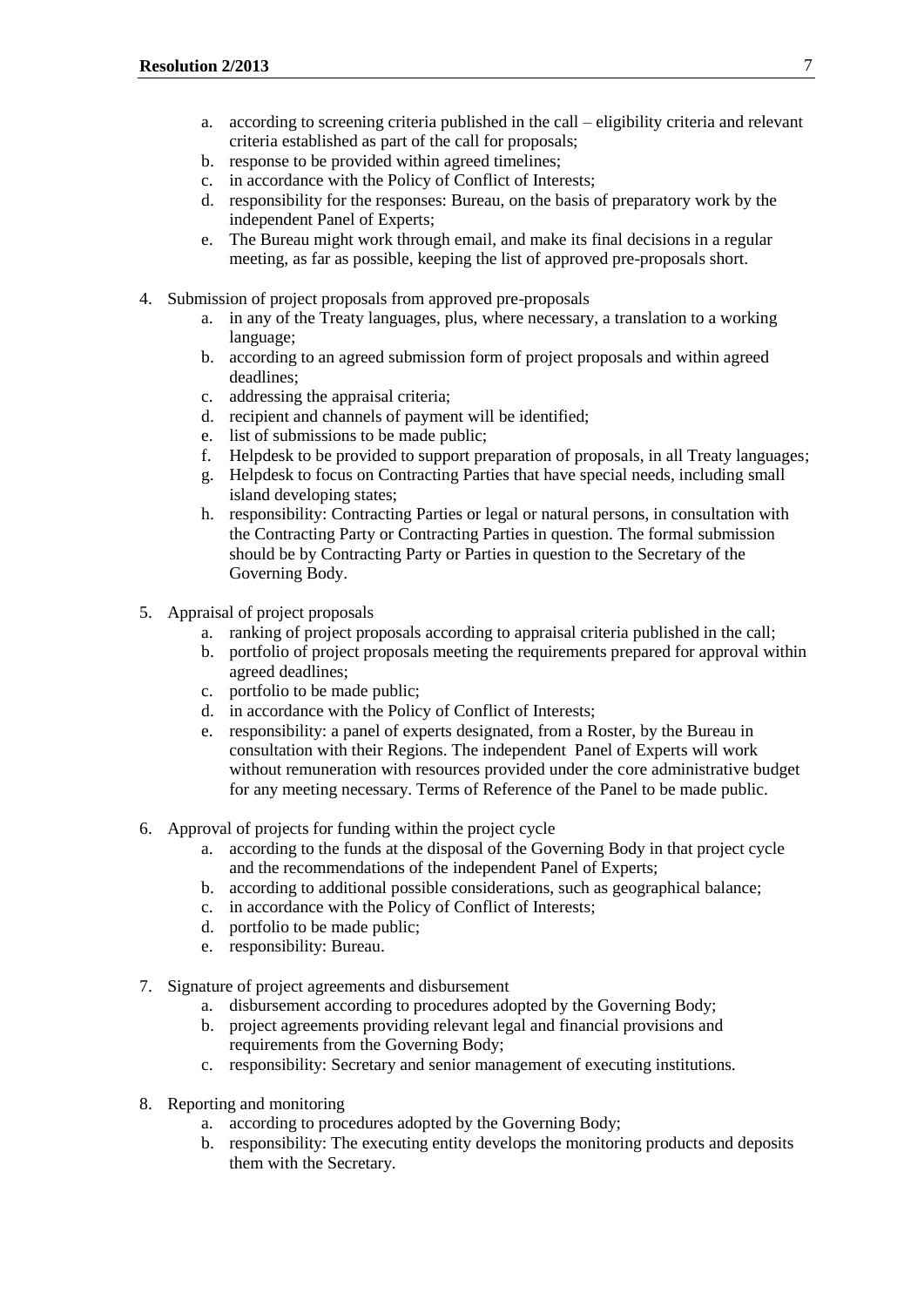- 9. Independent Evaluation
	- a. use of standard evaluation procedures based on norms and standards of the United Nations Evaluation Group;
	- b. evaluation of the sustainable effects and impacts of projects or groups of projects, providing accountability on results and aiming at facilitating the further development of the Funding Strategy;
	- c. evaluation of the components of the Funding Strategy addressed under this annex will be periodically commissioned by the Governing Body;
	- d. according to evaluation procedures adopted by the Governing Body;
	- e. responsibility: the Governing Body.

# **III. Selection Criteria**

This section of the Operational Procedures provides a general framework of selection criteria being used in the appraisal of project proposals. The precise criteria for appraisal of project proposals in each round of the project cycle will be published in the Call for Proposals.

- 1. Project relevance
	- a. Are the priorities of the Funding Strategy and the strategic principles and priorities established by the Governing Body for the allocation of funds at its disposal clearly incorporated and represented in the proposed goals and expected outputs of the proposal?
	- b. Does the project contribute to poverty alleviation and environmental sustainability?
	- c. What is the relevance of the project to a country's or region's priorities in its plans and programmes for PGRFA? What information is available on such priorities?
- 2. Feasibility
	- a. Is the proposed activity feasible in terms of resources and timing? In particular, is the budget adequate to fully cover the proposed activities and produce the expected results?
- 3. Effectiveness and efficiency
	- a. Are the anticipated project costs warranted against the expected project results and benefits?
- 4. Benefits and beneficiaries
	- a. Who are the immediate beneficiaries?
	- b. Will the results of the proposed project, directly or indirectly, reach the proposed beneficiaries?
- 5. Team composition and capacity
	- a. Can the capacity of the team be considered sufficient? Does the team include partners with different disciplines?
	- b. Does the project proposal foresee use of available local expertise?
- 6. Collaboration
	- a. What is the extent of collaboration promoted by the project proposal?
	- b. Does this collaboration contribute to the effectiveness and efficiency of the project?
	- c. Is there counterpart funding or input in kind by the applicant?
- 7. Planning and Monitoring
	- a. Have proper milestones and indicators been incorporated in the project proposal?
	- b. To what extent is the expected positive impact measurable?
- 8. Sustainability
	- a. Are the activities and beneficial changes introduced by the project sustainable?
	- b. Is technology transfer and capacity building realized?
	- c. Has a training component been incorporated?
- 9. Geographic extension
	- a. How wide is the geographic scope and impact of the proposed project?
	- b. What is the global and/or regional importance of the project in achieving the objectives of the Treaty?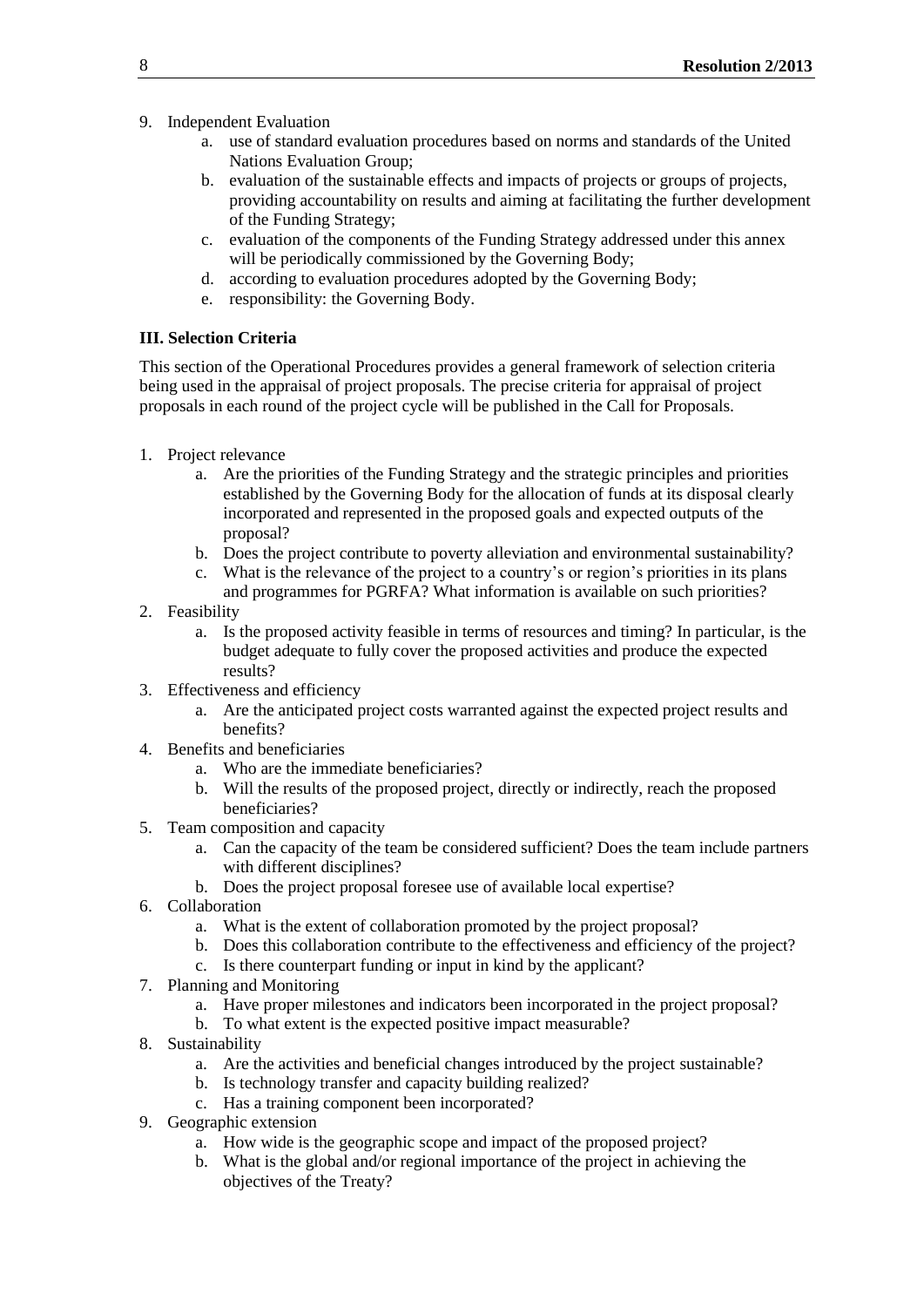# 10. Crop relevance

- a. What is the contribution of the crop or crops, for which activities are proposed, to global or regional food security and sustainable utilization?
- b. What is the relevance of the crop or crops, for which activities are proposed, to the quality and diversity of the human diet or animal feed?
- c. Is the project addressing the conservation and/or utilization of a crop in one of its centres of diversity?
- d. To what extent is the gene pool covered by the proposed project activities threatened at a national, regional or global level?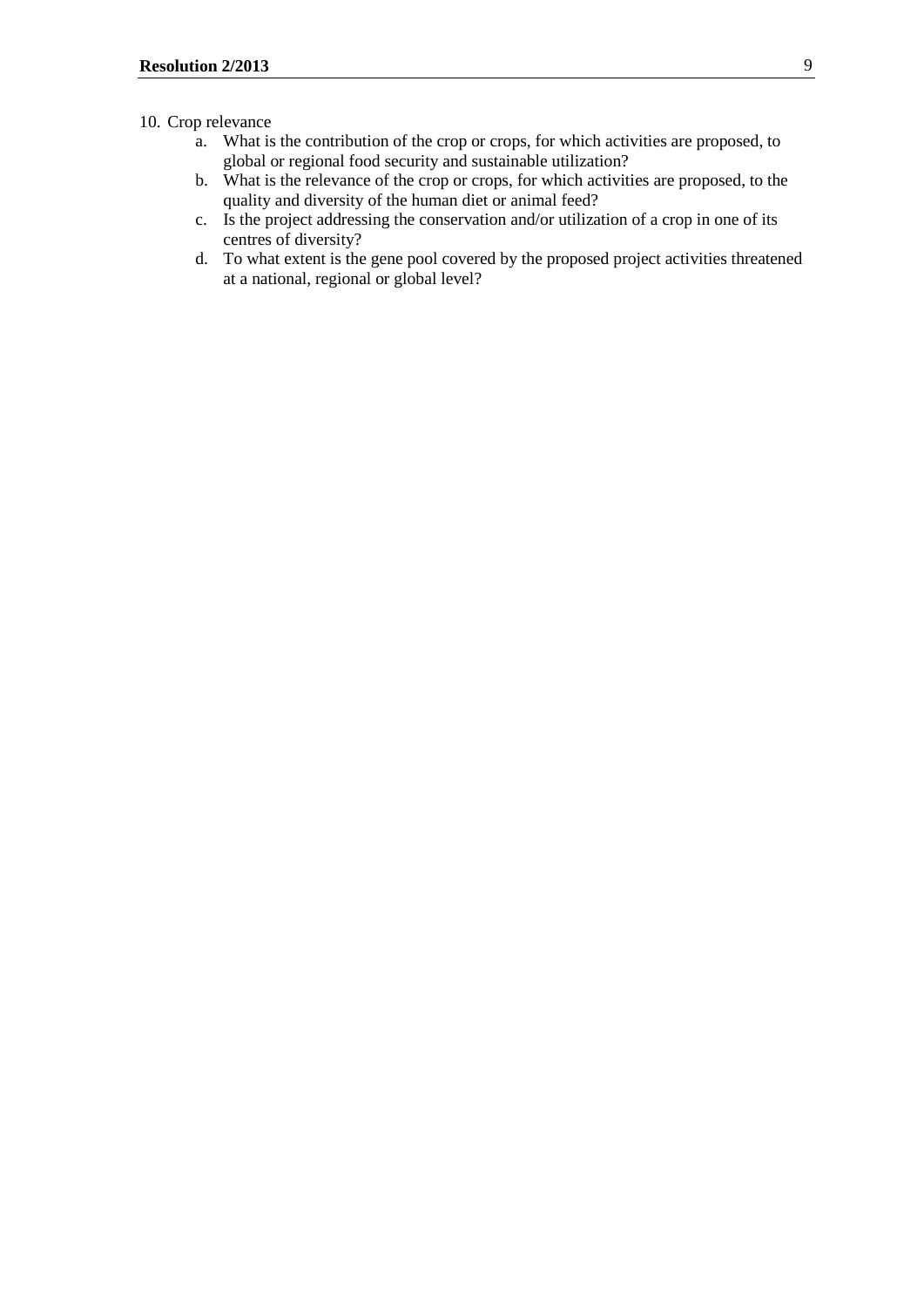#### *ANNEX 2*

### *POLICY ON CONFLICTS OF INTEREST AND RELATED STANDARDS OF CONDUCT FOR THE BENEFIT-SHARING FUND*

#### **A. COVERAGE**

1. This policy applies to any member of intergovernmental or expert bodies involved in the screening of pre-proposals or the appraisal or approval for funding of project proposals by the Benefit-sharing Fund.

2. It is the responsibility of each individual covered by this policy to observe its terms. Individuals who are covered by this policy will normally be notified of this, but if any individual is in doubt as to its application to her or him, she or he should verify with the Secretary. Any individual or institution not covered by this policy that considers there may be an actual or potential conflict with any pre-proposal or proposals should refer such case to the Secretary. The Secretary will inform the Chair or Co-Chairs of the relevant intergovernmental or expert body.

3. Partners and other institutions involved in the operations of the Benefit-sharing Fund and its project cycle should avoid entering into cases of conflict of interest when structuring the partnership with the Fund and making their contributions to the project cycle. They should acknowledge at all times that the Benefit-sharing Fund is under the direct control of the Governing Body.

#### **B. GENERAL PROCEDURE**

#### *When a conflict arises*

4. This policy relies on each individual to consider whether she or he may have, or be perceived to have, any actual or potential conflict with any proposal that is being considered by the Benefit-sharing Fund.

#### 5. Examples of a conflict of interest are:

• To be actively involved in the future execution of the project, in particular as part of the project staff or team;

• To be employed by the same institution as the applicant institution or its partners in the project implementation;

• To work closely with the applicant institution or its partners in the project implementation, for example as a co-author or PhD Supervisor, or to have worked closely in the last 4 years;

• To hold a current position on the governing body of or an honorary position with the applicant institution or its partners in the project implementation;

• To receive personal remuneration from the applicant or its partners in the project implementation;

• To entertain personal/family relationship with any of the project staff or team.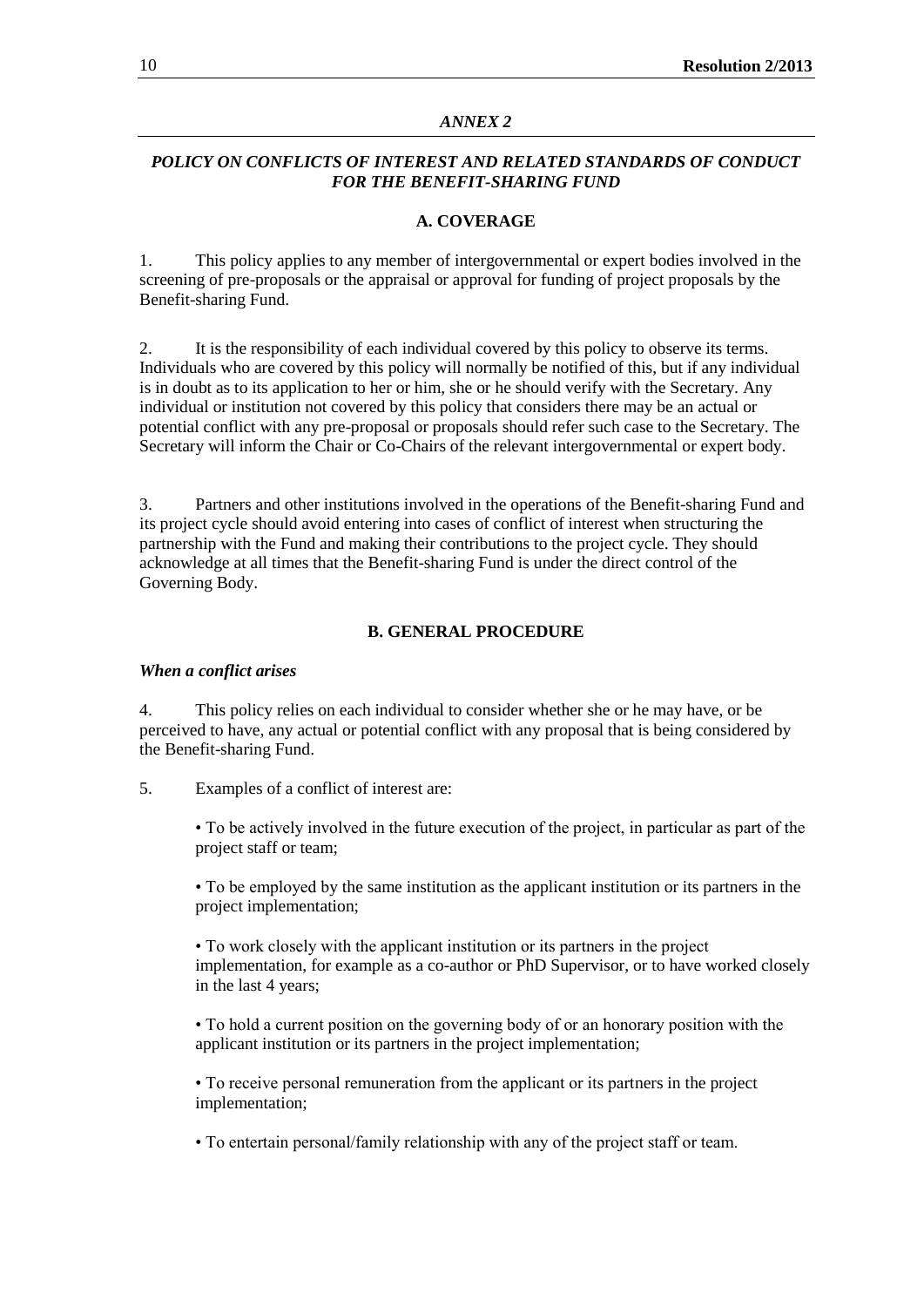6. The above list of examples is not exhaustive. These are only intended as examples and not as a complete or exhaustive list. Conflict situations may include situations beyond those indicated above that an individual is required to declare under this policy;

7. In considering whether a conflict arises, an individual should treat the interests of anyone with whom the person subject to this policy has a significant personal relationship as if they were the individual's own interests. This will include any partner, anyone living in the same home and anyone whose financial affairs the individual has responsibility for;

## *General procedure for managing conflicts*

8. If an individual has an actual or potential conflict of interest in any pre-proposal or proposal that is being considered by the Benefit-sharing Fund:

(1) the individual should disclose the conflict to the Secretary in writing;

(2) the individual must abstain from any decisions relating to that pre-proposal or proposal. In particular:

(a) she or he shall not be involved in the process of screening of the pre-proposal, appraisal or approval of a project proposal;

(b) she or he shall not receive any documentation relating to that pre-proposal or project proposal;

(c) she or he shall not take part in any decisions taken in relation to such a preproposal or proposal; and,

(d) she or he shall abstain from the relevant part of any meeting where the preproposal or proposal is considered;

(e) she or he shall be replaced by another representative from the Region, whenever possible.

9. All individuals serving under any capacity in the process of screening the pre-proposals, appraisal or approval of project proposals, are required to facilitate the management of any potential or actual conflict of interest, as the Secretary may require. Any dispute about whether a conflict may exist may be referred to the Chair of the Governing Body for a decision or, in the case of disputes relating to a Chair of the Governing Body in that capacity, to one of the Vice-Chairs of the Governing Body.

### *Policy for funding in relation to members of intergovernmental or expert bodies*

10. The following policy for funding of the activities of members of decision-making committees shall apply:

- (1) Members of intergovernmental or expert bodies may continue to hold any funding they hold from the Benefit-sharing Fund at the time of appointment.
- (2) Members of intergovernmental or expert bodies involved in a new round of the project cycle shall abstain from applying for new funding under such round.